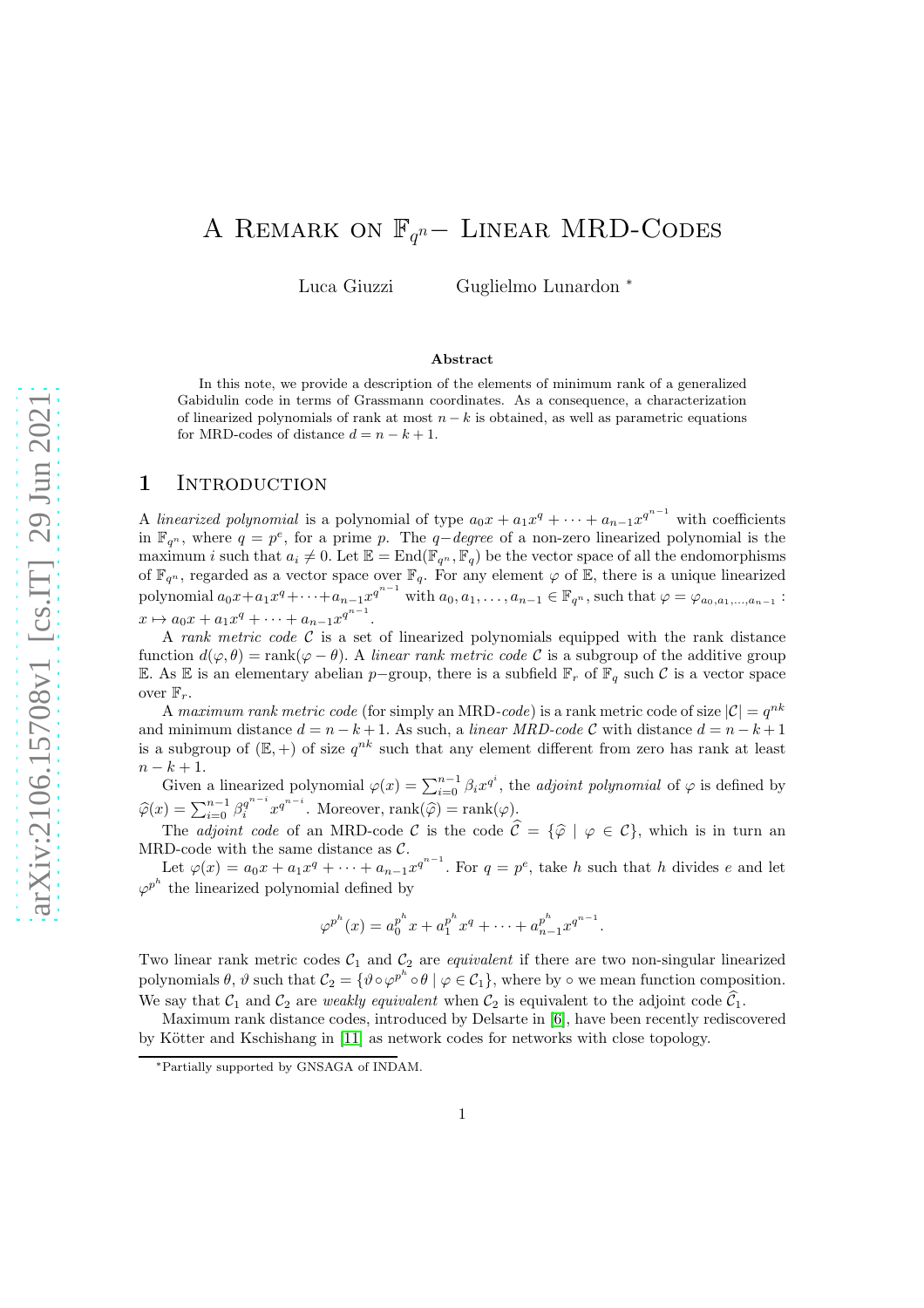The first examples of linear MRD-codes over the finite field  $\mathbb{F}_q$  for every value of  $k, n, k < n$ have been constructed by Delsarte [\[6\]](#page-7-0) and Gabidulin in [\[8\]](#page-7-2) in the following way. Let  $n, k, s$  be positive integers such that  $gcd(n, s) = 1$  and let q be a power of a prime. Then the set

$$
\mathcal{G}(k,s) = \{a_0x + a_1x^{q^s} + \dots + a_{k-1}x^{q^{s(k-1)}} \mid a_0, a_1, \dots, a_{k-1} \in \mathbb{F}_{q^n}\}\
$$

is an  $\mathbb{F}_q$ -linear MRD-code of size  $q^{nk}$ . In literature these are usually called the *generalized* Gabidulin codes.

Recently, Sheekey in [\[18\]](#page-7-3) made a breakthrough in the construction of linear MRD-codes using linearized polynomials. Sheekey's article motivated the study of linear MRD-codes from many different points of view (see, e.g.,  $[1, 2, 4, 5, 7, 14, 15, 16, 17, 19]$  $[1, 2, 4, 5, 7, 14, 15, 16, 17, 19]$  $[1, 2, 4, 5, 7, 14, 15, 16, 17, 19]$  $[1, 2, 4, 5, 7, 14, 15, 16, 17, 19]$  $[1, 2, 4, 5, 7, 14, 15, 16, 17, 19]$  $[1, 2, 4, 5, 7, 14, 15, 16, 17, 19]$  $[1, 2, 4, 5, 7, 14, 15, 16, 17, 19]$  $[1, 2, 4, 5, 7, 14, 15, 16, 17, 19]$  $[1, 2, 4, 5, 7, 14, 15, 16, 17, 19]$  $[1, 2, 4, 5, 7, 14, 15, 16, 17, 19]$ ) but, up to our knowledge, few families of linear MRD-codes are known. The main difficulty is constructing some new examples of MRD-codes is the characterization of linearized polynomials of rank  $n - k$ . Such a problem has been solved in general by Csajbók in [\[4,](#page-6-2) Corollary 3.5] but his criterion is very hard to apply in practice.

We remark that linearized polynomials of rank  $n-k$  are minimal elements in  $G(k + 1, s)$  with respect to the rank function. In general, determining these elements in a code is useful for several reasons, not least that the average performance of a code is determined by the distribution of its minimal codewords (rather than by just its minimum distance).

In this paper we provide a complete description in terms of Grassmann coordinates of all the elements of  $\mathcal{G}(k+1, s)$  of rank  $n-k$ . As an application, we give a characterization of all linearized polynomials of rank  $\leq n-k$  and we obtain parametric equations on the k-Grassmannian  $\mathfrak{G}_k(V)$ of  $V \cong \mathbb{F}_{q^n}^n$  for  $\mathbb{F}_{q^n}$ -linear MRD-codes of distance  $d = n - k + 1$ .

# 2 THE GEOMETRIC SETTINGS

In order to describe the relationship between linear sets and linear MRD-codes, we first recall the definition of linear sets introduced and investigated in [\[13\]](#page-7-10).

Let V be an r-dimensional vector space over the field  $\mathbb{F}_{q^n}$  and write PG(r - 1, q<sup>n</sup>) :=  $PG(V, \mathbb{F}_{q^n})$ . Clearly V can also be regarded as an  $\mathbb{F}_{q^h}$  vector space for any h dividing q.

A set  $\Omega$  of points of PG(r - 1, q<sup>n</sup>) is an  $\mathbb{F}_q$ -linear set of rank m if there is an  $\mathbb{F}_q$ -vector subspace W of V with  $\dim_{\mathbb{F}_q}(V) = m$  such that a point p of PG( $r - 1, q^n$ ) belongs to  $\Omega$  if and only if it is defined by a vector of W, i.e.  $p = \langle w \rangle_{\mathbb{F}_{q^n}}$  for  $w \in W$ . A point  $\langle w \rangle_{\mathbb{F}_{q^n}}$  of  $\Omega$  is full when  $\{\lambda w \mid \lambda \in \mathbb{F}_{q^n}\}\$ is contained in W.

Fix now a basis  $e_0, e_1, \ldots, e_{r-1}$  of V and denote by  $(x_0, x_1, \ldots, x_{r-1})$  the affine coordinates of the vector  $x_0\mathbf{e}_0 + x_1\mathbf{e}_1 + \ldots + x_{n-1}\mathbf{e}_{r-1}$  of V. Denote by  $[x_0, x_1, \ldots, x_{r-1}]$  the point of PG(r –  $1,q^n$ ) = PG( $V, \mathbb{F}_{q^n}$ ) defined by the vector of V with affine coordinates  $(x_0, x_1, \ldots, x_{r-1})$ , i.e.  $[x_0, x_1, \ldots, x_{r-1}] = \langle x_0 \mathbf{e}_0 + x_1 \mathbf{e}_1 + \ldots + x_{r-1} \mathbf{e}_{r-1} \rangle_{\mathbb{F}_{q^n}}.$ 

A *(canonical) subgeometry* of PG( $r - 1$ ,  $q<sup>n</sup>$ ) is an  $\mathbb{F}_q$ -linear set  $\Omega$  of rank r such that  $\langle \Omega \rangle$  =  $PG(r-1, q^n)$ . We note that  $\Omega$  is a canonical subgeometry if and only if a frame of  $\Omega$ , regarded as a PG( $r-1, q$ ), is also a frame of PG( $r-1, q^n$ ).

Let  $(x_0, x_1, \ldots, x_{n-1})$  be affine coordinates in V with respect to the basis  $e_0, e_1, \ldots, e_{n-1}$  of V and let  $\Sigma := \{ [a, a^q, \ldots, a^{q^{n-1}}] \mid a \in \mathbb{F}_{q^n} \} \cong PG(n-1, q)$  be a fixed canonical subgeometry of PG( $n-1, q^n$ ). It is immediate to see that  $\Sigma$  is the fixed point set of the the collineation  $\sigma$  of  $PG(n-1, q^n)$  defined by the semilinear map

$$
\sigma: (x_0, x_1, \ldots, x_{n-1}) \mapsto (x_{n-1}^q, x_0, x_1^q, \ldots, x_{n-2}^q).
$$

For any subspace  $\overline{S}$  of rank m of PG(n – 1, q<sup>n</sup>), the intersection  $S = \overline{S} \cap \Sigma$  is a subspace of  $\Sigma$ of rank at most m. We note that, in general,  $\overline{S}$  and S do not have the same rank. For example,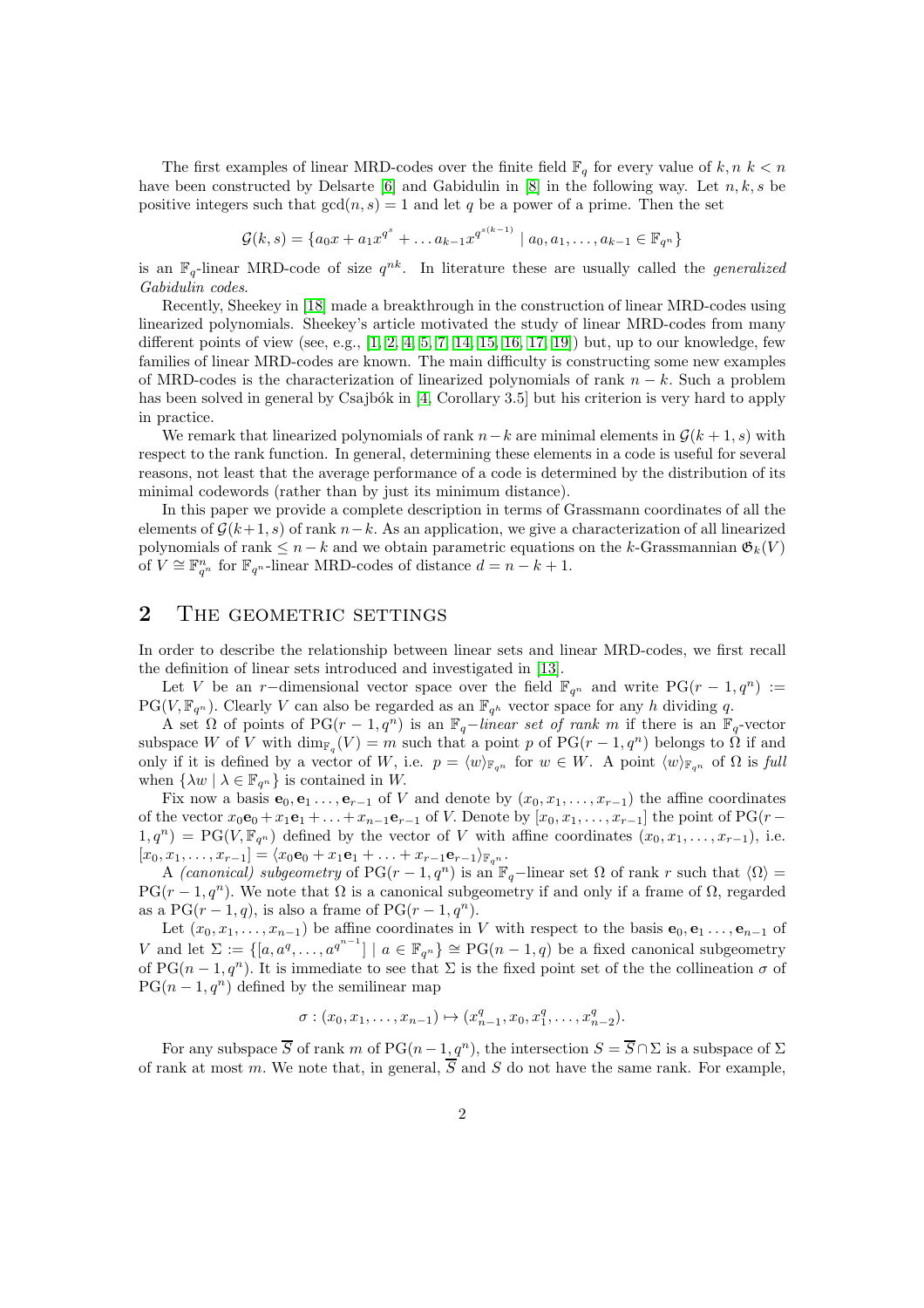the hyperplane of equation  $X_0 = 0$  is disjoint from  $\Sigma$ ; hence, clearly, it does not contain any hyperplane of  $\Sigma$ . On the other hand, any hyperplane  $\overline{H}$  of PG( $r-1, q^n$ ) of equation

$$
\alpha X_0 + \alpha^q X_1 + \cdots + \alpha^{q^{n-1}} X_{n-1} = 0
$$

intersects  $\Sigma$  in its hyperplane

$$
H = \{ [\beta, \beta^q, \dots, \beta^{q^{n-1}}] \mid \beta \in \mathbb{F}_{q^n} ; \text{Tr}_{\mathbb{F}_q}(\alpha \beta) = 0 \}
$$

i.e. in this case  $\overline{H}$  is the extension of H. When S and  $\overline{S}$  have the same rank, we will say that  $\overline{S}$ is a *subspace* of  $\Sigma \cong PG(n-1, q)$ .

Any subspace S of rank m of  $\Sigma$  can be extended to a subspace  $\overline{S}$  of PG(n – 1, q<sup>n</sup>) of the same rank. Namely, if S is a subspace of  $PG(n-1, q)$  all whose points  $[\beta, \beta^q, \dots, \beta^{q^{n-1}}]$  satisfy equations  $\text{Tr}_{\mathbb{F}_q}(\alpha_i\beta) = 0$  for some  $\alpha_i \in \mathbb{F}_{q^n}$  with  $i = 1, 2, \ldots, m$ , then the corresponding subspace  $\overline{S}$  of PG(n – 1, q<sup>n</sup>) has equations

$$
\alpha_i X_0 + \alpha_i^q X_1 + \cdots + \alpha_i^{q^{n-1}} X_{n-1} = 0, \ i = 1, 2, \dots, m.
$$

If U is a subspace of rank m of  $PG(n-1, q^n)$ , then  $S = U \cap \Sigma$  and U have the same rank (i.e.  $U = \overline{S}$ ) if and only if  $U^{\sigma} = U$  (see, e.g., [\[13\]](#page-7-10)). Hence, U is a subspace of  $\Sigma$  if and only if U is fixed by the collineation  $\sigma$ .

For any point P of PG $(n-1, q^n)$ , the subspace  $L(P) = \langle P, P^{\sigma}, \ldots, P^{\sigma^{n-1}} \rangle$  has rank at most n and it is fixed by  $\sigma$ . Hence  $L(P)$  and  $L(P) \cap \Sigma$  have the same rank. A point of PG( $n-1, q^n$ ) is called of type r with respect to  $\Sigma \cong PG(n-1,q)$  if and only if  $L(P)$  has rank r. Write  $P = [a_0, a_1, \ldots, a_{n-1}]$ ; then P is of type r if and only if the matrix

$$
\mathfrak{M}_{a_0, a_1, \dots, a_{n-1}} := \left( \begin{array}{cccc} a_0 & a_1 & \dots & a_{n-1} \\ a_{n-1}^q & a_0^q & \dots & a_{n-2}^q \\ \vdots & \vdots & \vdots & \vdots \\ a_1^{n-1} & a_{n-1}^{n-1} & \dots & a_0^{n-1} \\ \end{array} \right)
$$

has rank r or, equivalently, if and only if the linearized polynomial  $\varphi = \varphi_{a_0, a_1, \dots, a_{n-1}}$  has rank r (see [\[12,](#page-7-11) p. 362]).

Let C be a linear MRD-code of E with distance  $d = n - k + 1$ , Then C has size  $q^{nk}$  and there is a maximal subfield  $\mathbb{F}_{\overline{q}}$  of  $\mathbb{F}_q$  with  $q = \overline{q}^e$  such that C is an  $\mathbb{F}_{\overline{q}}$ -vector space. Hence

$$
\Omega(\mathcal{C}) = \{ [a_0, a_1, \dots, a_{n-1}] \in \text{PG}(n-1, q^n) \mid \varphi_{a_0, a_1, \dots, a_{n-1}} \in \mathcal{C} \}
$$

is an  $\mathbb{F}_{\overline{q}}$ -linear set of PG(n-1, q<sup>n</sup>) of rank nke, all points of which are of type at least n-k+1. Indeed, it has been proved in [\[14,](#page-7-5) Theorem 1] that for any linear MRD-code  $\mathcal{C} \subset \mathbb{E}$  of size  $q^{nk}$ there is an  $\mathbb{F}_{\overline{q}}$ -linear set  $\Omega$  of PG( $n-1, q^n$ ) of rank nke, with  $q = \overline{q}^e$ , all points of which are of type at least  $n - k + 1$ , such that  $\Omega = \Omega(\mathcal{C})$ .

A linear rank metric code C is a (left)  $\mathbb{F}_{q^n}$  –linear code if and only if for all  $\lambda \in \mathbb{F}_{q^n}$  and all elements  $\varphi_{a_0,a_1,...,a_{n-1}} \in \mathcal{C}$  the linearized polynomial  $\lambda \varphi_{a_0,a_1,...,a_{n-1}} = \varphi_{\lambda a_0,\lambda a_1,...,\lambda a_{n-1}}$  belongs also to C. This is equivalent to say that  $\Omega(\mathcal{C})$  is a subspace of PG( $n-1, q^n$ ).

### 3 Grassmann coordinates

Let V be a vector space over  $\mathbb F$  and write  $PG(n-1, \mathbb F) = PG(V, \mathbb F)$ . Consider  $PG(\wedge^k V, \mathbb F)$  with  $k < n$ . We call *Grassmannian* of the subspaces of rank k of  $PG(n-1, \mathbb{F})$  the subset

$$
\mathfrak{G}_k(V) = \{ \langle a_1 \wedge a_2 \wedge \dots \wedge a_k \rangle \mid a_i \in V, \dim \langle a_1, a_2, \dots, a_k \rangle = t \},\
$$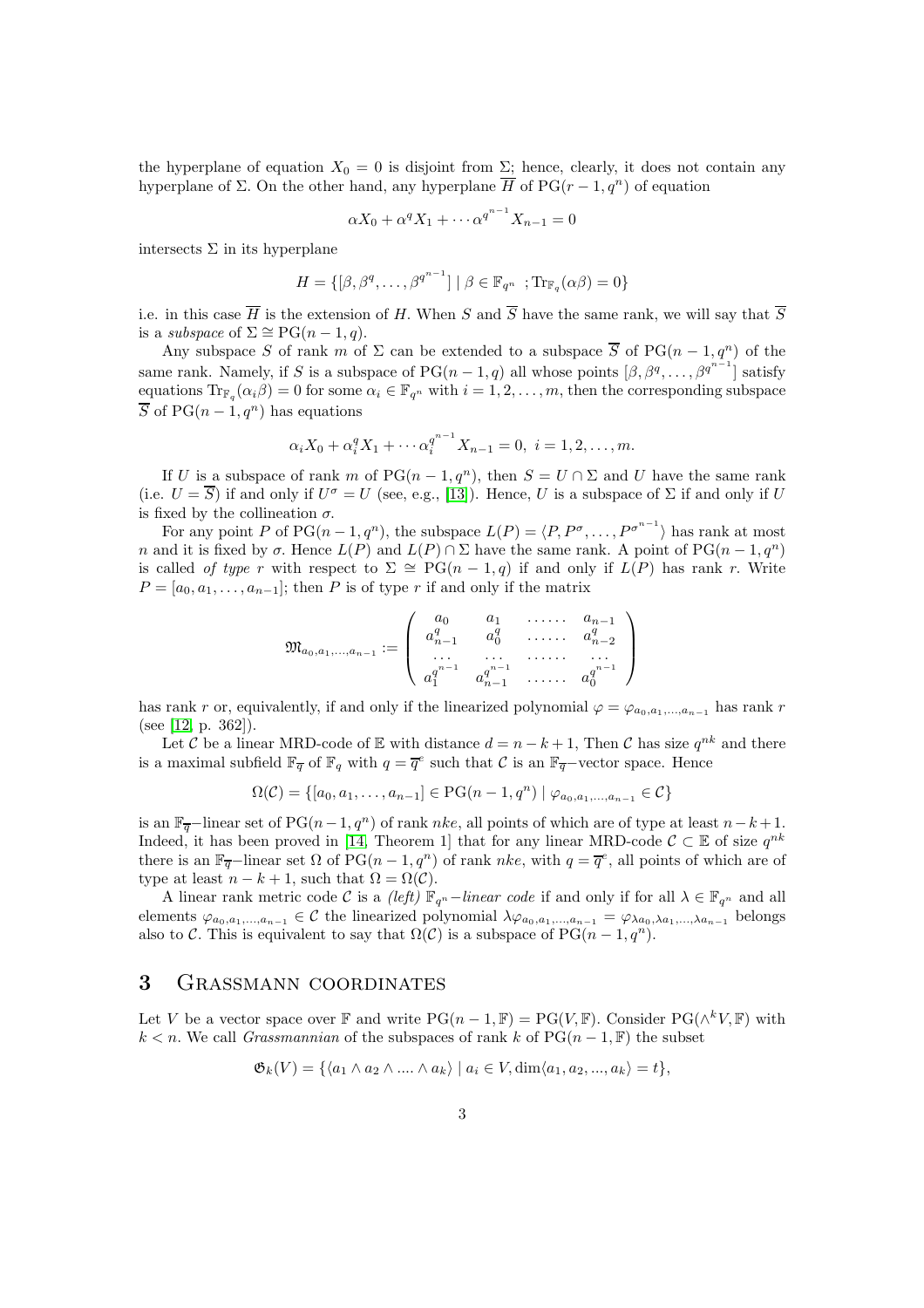of PG( $\wedge^k V$ , F). If  $\mathcal{L}_k(V)$  is the set of all subspaces of rank k of PG( $n-1$ , F), the *Grassmann* map  $g_k$  from  $\mathcal{L}_k(V)$  to  $\mathfrak{G}_k(V)$  is defined as follows. For any  $X = \langle a_1, a_2, ..., a_k \rangle \in \mathcal{L}_k$ , set  $g_k(X) := \langle a_1 \wedge a_2 \wedge ... \wedge a_k \rangle$ . We recall the  $g_k : \mathcal{L}_k(V) \mapsto \mathfrak{G}_k(V)$  is a bijection.

Let  $\tau$  be a collineation of PG( $n-1$  $n-1$ ,  $\mathbb{F})$ <sup>1</sup>. Then  $\overline{\tau} = \wedge^k \tau$  defines a collineation of PG( $\wedge^k V$ ,  $\mathbb{F})$ ) such that  $g_k(X^{\tau}) = g_k(X)^{\overline{\tau}}$ . Hence  $\overline{\tau}$  fixes the Grassmannian  $\mathfrak{G}_k(\mathbb{F})$ .

Let  $\bigwedge(V) = \bigoplus_{k=0}^{n} \bigwedge^{k} V$ . Then  $\bigwedge(V)$  is a vector space of rank  $2^{n}$  over  $\mathbb{F}$  and it is a graded algebra with respect to the wedge product defined by

$$
(a_1 \wedge \ldots \wedge a_h) \wedge (b_1 \wedge \cdots \wedge b_k) = a_1 \wedge \ldots \wedge a_h \wedge b_1 \wedge \cdots \wedge b_k
$$

for all indices  $0 \leq h, k \leq n$ .

If  $\perp$  is a non-degenerate polarity of PG( $n-1, \mathbb{F}$ ), then  $\perp$  induces an involutorial collineation  $\pi$  of  $PG(\bigwedge(V), \mathbb{F}) \cong PG(2^n - 1, \mathbb{F})$  by  $\pi : g_k(T) \mapsto g_{n-k}(T^{\perp})$  for any  $k = 1, 2, ..., n-1$  and for any subspace  $T$  of  $V$  of rank  $k$ .

Let  $e_0, e_1, \ldots, e_{n-1}$  be a basis of V. For any multi-index  $I = \{i_1 < i_2, \ldots < i_k\} \subset \{0, 1, 2, \ldots, n-1\}$ 1} let  $\mathbf{E}_I = \mathbf{e}_{i_1} \wedge \mathbf{e}_{i_2} \wedge \cdots \wedge \mathbf{e}_{i_k}$ . Then  $\{\mathbf{E}_I \mid I = \{i_1 < i_2 \ldots < i_k\} \subset \{0, 1, 2, \ldots, n-1\}\}$  is a basis of  $\wedge^t V$ . Let  $X = \langle \mathbf{a}_1, \mathbf{a}_2, \dots \mathbf{a}_k \rangle$  be subspace of rank k and, for  $i = 1, 2, \dots, k$ , let  $(a_{i,0}, a_{i,1}, \dots, a_{i,n-1})$  $\sum_{I=\{i_1 where$ be the coordinate of  $\mathbf{a}_i$  with respect to the basis  $\mathbf{e}_0, \mathbf{e}_1 \dots, \mathbf{e}_{n-1}$ . Then  $g_k(X)$  has coordinates

$$
G_I(\mathbf{a}_1, \mathbf{a}_2, \ldots \mathbf{a}_k) = \det \left( \begin{array}{cccc} a_{1,i_1} & a_{1,i_2} & \ldots & a_{1,i_k} \\ a_{2,i_1} & a_{2,i_2} & \ldots & a_{2,i_k} \\ \ldots & \ldots & \ldots & \ldots \\ a_{k,i_1} & a_{k,i_2} & \ldots & a_{k,i_k} \end{array} \right).
$$

Let henceforth  $\perp$  be the polarity which maps the point  $\langle a \rangle$  to the hyperplane of equation  $\mathbf{a} \cdot \mathbf{x} = 0$ .

For any  $j = 1, 2, \ldots, n - k$  denote by  $H_j$  the hyperplane with equation  $\sum_{i=0}^{n-1} u_{j,i} x_i = 0$ . Suppose that the hyperplanes  $H_1, H_2, \ldots, H_{n-k}$  are linearly independent, that is  $X := \bigcap_{i=1}^n H_i$  is a subspace of rank k.

Write  $\mathbf{u}_j = (u_{j,0}, u_{j,1}, \dots, u_{j,n-1})$ ; then the Grassmann coordinates  $G_J(\mathbf{u}_0, \mathbf{u}_1, \dots, \mathbf{u}_{n-k})$   $(J =$  ${j_1 < j_2 < \cdots < j_{n-k}}$ ) of the subspace  $X^{\perp} = \langle \mathbf{u}_1, \mathbf{u}_2, \dots, \mathbf{u}_{n-k} \rangle$  are called the *dual Grassmann* coordinates of X.

For any multi-index  $I = \{i_1 < i_2 < \cdots < i_k\}$  let  $J = \{j_1 < j_2 < \cdots < j_{n-k}\} = \{0, 1, \ldots, n-1\}$ 1} \ I. If the permutation  $\varrho = \{i_1, i_2, \ldots, i_k, j_1, j_2, \ldots, j_{n-k}\}\$  has even order, put  $\hat{I} = J$ . If the permutation  $\varrho$  has order odd, put  $\hat{I} = \{j_1, j_2, \ldots, j_{n-k-2}, j_{n-k}, j_{n-k-1}\}.$ 

If X has equations  $\mathbf{a}_i \cdot (x_0, \ldots, x_{n-1}) = 0$ ,  $i = 1, 2, \ldots, k$ , then  $\mathbf{a}_i \cdot \mathbf{u}_j = 0$  for all indices  $i = 1, 2, \ldots, k$  and  $j = 1, 2, \ldots, n - k$ ; also, we have

$$
G_{\hat{I}}(\mathbf{u}_0,\mathbf{u}_1,\ldots,\mathbf{u}_{n-k})=\lambda G_{I}(\mathbf{a}_1,\mathbf{a}_2,\ldots,\mathbf{a}_k)
$$

for any multi-index I of size k (see, e.g., [\[9,](#page-7-12) Lemma 24.1.2]) and the involutorial collineation  $\pi$ defined by the polarity  $\perp$  is the collineation

$$
\pi: \langle \sum_{I=\{i_1
$$

We refer to [\[10,](#page-7-13) Chapters 7 and 14], [\[3\]](#page-6-4) or [\[9,](#page-7-12) Chapter 24] for more information about Grassmannians.

<span id="page-3-0"></span><sup>&</sup>lt;sup>1</sup>We identify a semilinear map of V with the associated collineation of  $PG(V, \mathbb{F})$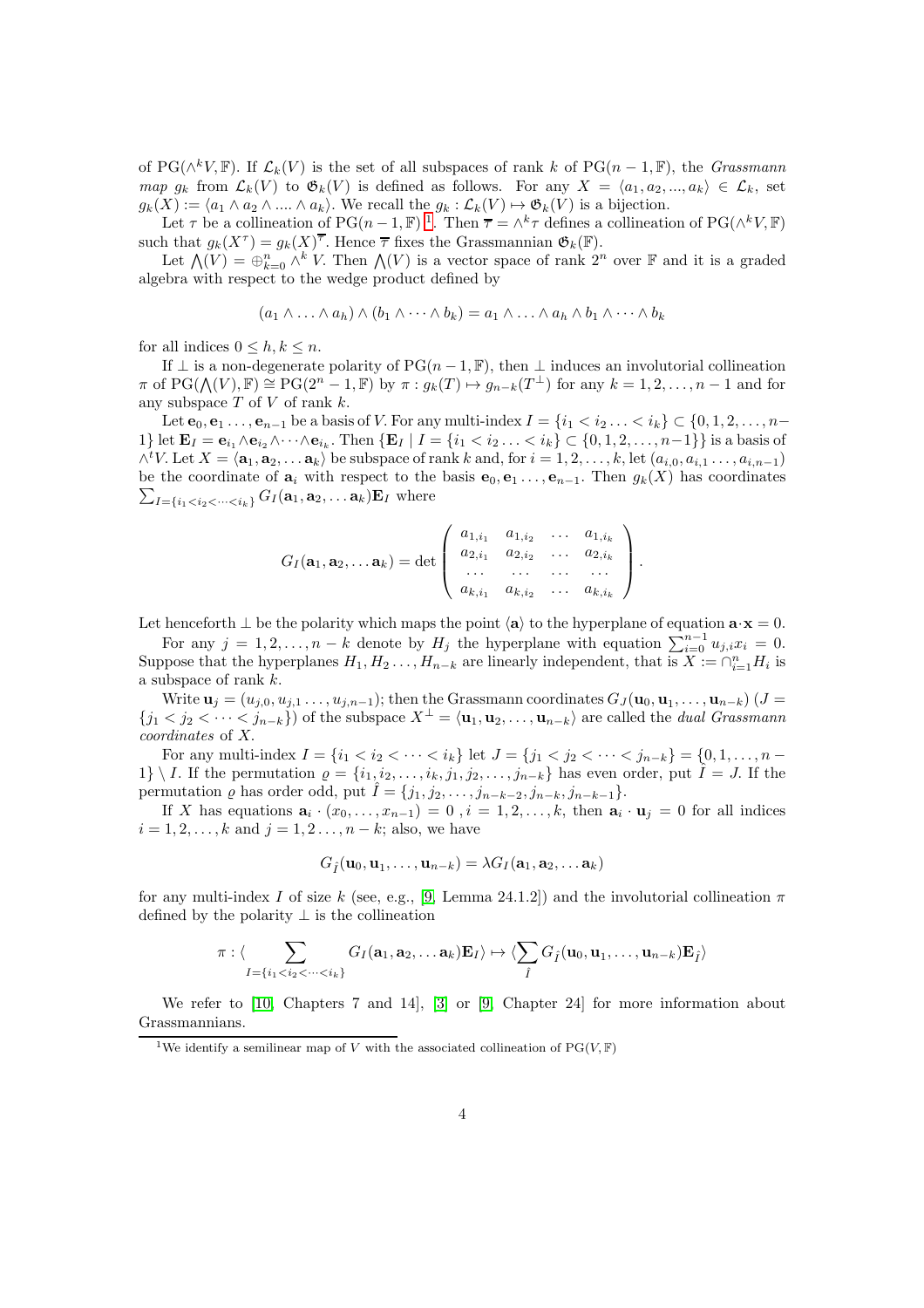# 4 LINEARIZED POLYNOMIALS OF RANK  $n - k$

Let  $PG(n-1,q^n) = PG(V, \mathbb{F}_{q^n})$  and let  $(x_0, x_1, \ldots, x_{n-1})$  be the affine coordinates of V with respect to a fixed basis  $\mathbf{e}_0, \mathbf{e}_1 \ldots, \mathbf{e}_{n-1}$  of V. Let  $PG(n-1,q) = \{[\alpha, \alpha^q, \ldots, \alpha^{q^{n-1}}] \mid \alpha \in \mathbb{F}_{q^n}\}\)$ a fixed canonical subgeometry of  $PG(n-1, q^n)$ .

For  $i = 1, 2, \ldots, k$  let  $\mathbf{a}_i = [\alpha_i, \alpha_i^q, \ldots, \alpha_i^{q^{n-1}}]$  $\binom{q}{i}$  be a point of PG(n-1, q) such that the subspace  $X = \langle a_1, a_2, \ldots, a_k \rangle$  of PG $(n - 1, q)$  has rank k. For any multi-index  $I \subset \{0, 1, \ldots, n - 1\}$  we put  $G_I(\mathbf{a}_1, \mathbf{a}_2, \dots, \mathbf{a}_k) = G_I(\alpha_1, \alpha_2, \dots, \alpha_k)$ . We note that for any multi-index  $\{i_0, i_1, \dots, i_k\}$  we have

$$
G_{i_0+1,i_1+1,...,i_k+1}(\alpha_1,\alpha_2,...,\alpha_k) = G_{i_0,i_1,...,i_k}(\alpha_1,\alpha_2,...,\alpha_k)^q
$$

where the indices are taken modulo n.

<span id="page-4-0"></span>**Theorem 1.** Denote by s a positive integer such that  $gcd(n, s) = 1$ . The linearized polynomial  $\varphi(x)=a_0x+a_s^{q^s}+\cdots+a_{ks}x^{q^{ks}}$  has rank  $n-k$  if and only if there are k elements  $\alpha_1,\alpha_2,\ldots,\alpha_k$  $\mathbb{F}_q$ -linearly independent and an element  $\lambda \neq 0$  in  $\mathbb{F}_{q^n}$  such that

$$
\lambda a_{si} = (-1)^i G_{J_{si}}(\alpha_1, \alpha_2, \dots, \alpha_k)
$$

where  $J_{si} = \{0, s, \ldots, s(i-1), s(i+1), \ldots, sk\}$  for all  $i = 0, 1, \ldots, k$ .

*Proof.* The linearized polynomial  $\varphi(x) = a_0 x + a_s x^{q^s} + \cdots + a_{ks} x^{q^{ks}}$  has rank  $n - k$ , if ad only if the point

$$
R = [a_0, 0, \dots, 0, a_s, 0, \dots, 0, a_{ks}, 0, \dots, 0]
$$

of PG( $n-1, q^n$ ) defined by  $\varphi$  is of type  $n-k$ . This is equivalent to say that there are k elements  $\alpha_1, \alpha_2, \ldots, \alpha_k$  of  $\mathbb{F}_{q^n}$  linearly independent over  $\mathbb{F}_q$ , such that  $L(R)$  is the subspace of PG $(n-1, q)$ with equations

$$
\alpha_i X_0 + \alpha_i^q X_1 + \dots + \alpha_i^{q^{n-1}} X_{n-1} = 0, \ \forall i \in \{1, 2, \dots, k\}.
$$

As  $\langle \mathcal{G}(k-1, s) \rangle$  is an hyperplane of  $\langle \mathcal{G}(k, s) \rangle$ , the subspaces  $L(R)$  and  $\langle \mathcal{G}(k, s) \rangle$  of PG(n - 1, q<sup>n</sup>) intersect exactly in the point  $R$  because, otherwise,  $L(R)$  would have a point in common with  $\langle \mathcal{G}(k-1, s) \rangle$ , i.e.  $L(R)$  would have rank larger than  $n - k$ . This is equivalent to say that the linear system

$$
\begin{cases}\n\alpha_1 X_0 + \alpha_1^{q^s} X_s + \cdots + \alpha_1^{q^{ks}} X_{ks} = 0 \\
\alpha_2 X_0 + \alpha_2^{q^s} X_s + \cdots + \alpha_2^{q^{ks}} X_{ks} = 0 \\
\cdots \\
\alpha_k X_0 + \alpha_k^{q^s} X_s + \cdots + \alpha_k^{q^{ks}} X_{ks} = 0\n\end{cases}
$$

of k equations and  $k + 1$  variables has rank k and  $(a_0, a_s, \ldots, a_{ks})$  is a non-trivial solution up to a non-zero coefficient, i.e. there is an element  $\lambda \neq 0$  such that

$$
\lambda a_{si} = (-1)^{i} \det \begin{pmatrix} \alpha_{1} & \alpha_{1}^{q^{s}} & \dots & \alpha_{1}^{q^{s(i-1)}} & \alpha_{1}^{q^{s(i+1)}} & \dots & \alpha_{1}^{q^{sk}} \\ \alpha_{2} & \alpha_{2}^{q^{s}} & \dots & \alpha_{2}^{q^{s(i-1)}} & \alpha_{2}^{q^{s(i+1)}} & \dots & \alpha_{2}^{q^{sk}} \\ \dots & \dots & \dots & \dots & \dots \\ \alpha_{k} & \alpha_{k}^{q^{s}} & \dots & \alpha_{k}^{q^{s(i-1)}} & \alpha_{k}^{q^{s(i+1)}} & \dots & \alpha_{k}^{q^{sk}} \end{pmatrix} = (-1)^{i} G_{J_{si}}(\alpha_{1}, \alpha_{2}, \dots, \alpha_{k})
$$

for all  $i = 0, 1, \ldots, k$ .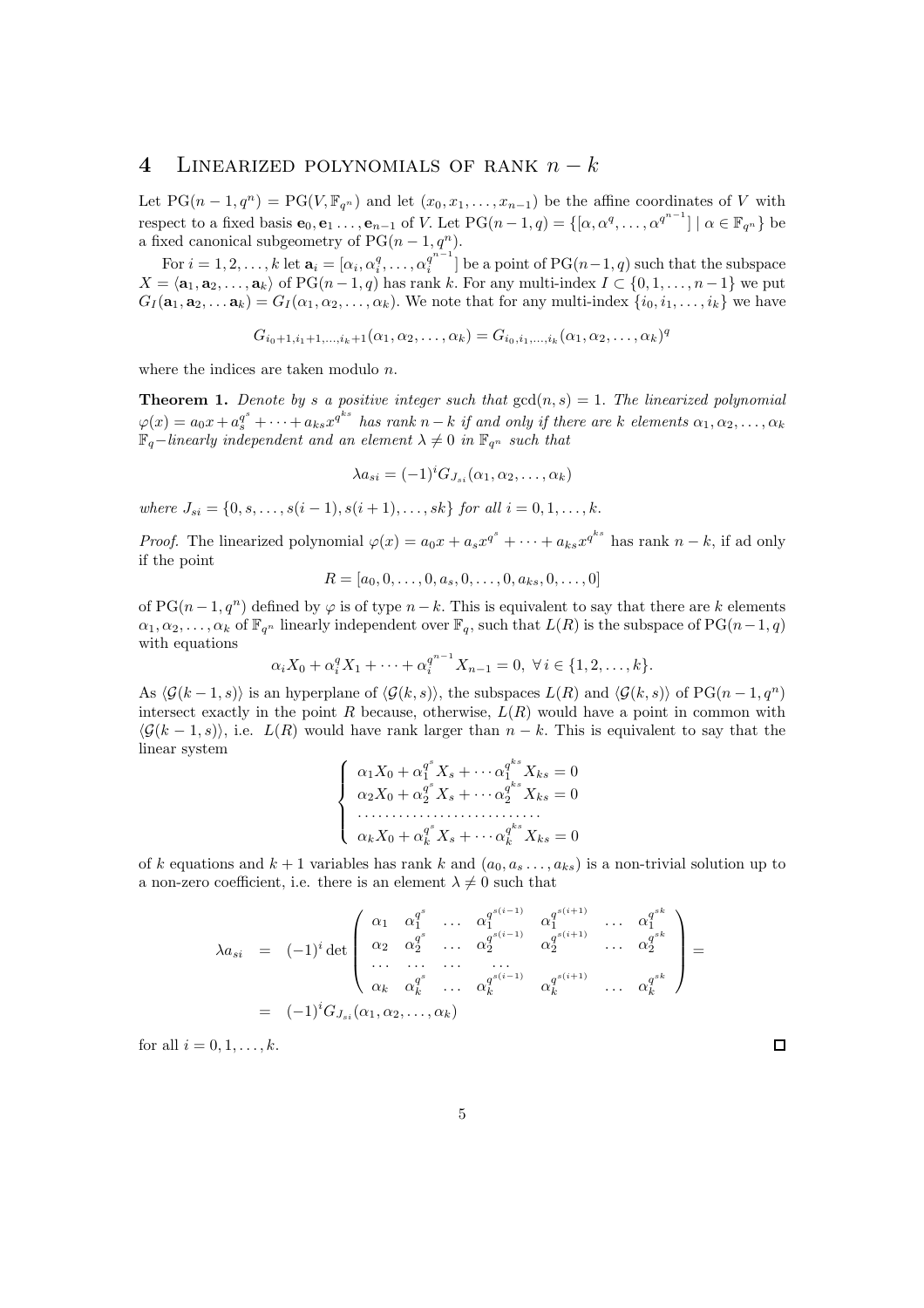**Corollary 1.** [\[18,](#page-7-3) Remark 8] If the linearized polynomial  $\varphi(x) = a_0 x + a_s x^{q^s} + \cdots + a_{ks} x^{q^{ks}}$  has rank n – k, then  $a_{ks} \neq 0$  and  $N_{q^n,q}(a_0) = (-1)^{nk}N_{q^n,q}(a_{ks}).$ 

*Proof.* If  $a_{ks} = 0$ , then  $\varphi \in \mathcal{G}(k, s)$  has rank at least  $n - k + 1$ . Hence,  $a_{ks} \neq 0$ . We note that

$$
\lambda a_0 = \det \begin{pmatrix} \alpha_1^{q^s} & \alpha_1^{(q^s)^2} & \cdots & \alpha_1^{(q^s)^k} \\ \alpha_2^{q^s} & \alpha_2^{(q^s)^2} & \cdots & \alpha_2^{(q^s)^k} \\ \vdots & \vdots & \ddots & \vdots \\ \alpha_k^{q^s} & \alpha_k^{(q^s)^2} & \cdots & \alpha_k^{(q^s)^k} \end{pmatrix}
$$

$$
\lambda a_{ks} = (-1)^k \det \begin{pmatrix} \alpha_1 & \alpha_1^{q^s} & \cdots & \alpha_1^{(q^s)^{(k-1)}} \\ \alpha_2 & \alpha_2^{q^s} & \cdots & \alpha_2^{(q^s)^{(k-1)}} \\ \vdots & \vdots & \ddots & \vdots \\ \alpha_k & \alpha_k^{q^s} & \cdots & \alpha_k^{(q^s)^{(k-1)}} \end{pmatrix}
$$

Therefore  $(-1)^k (\lambda a_{ks})^{q^s} = \lambda a_0$  i.e.  $N_{q^n,q}(a_0) = (-1)^{nk} N_{q^n,q}(a_{ks})$ .

## 5 PARAMETRIC EQUATIONS

We have characterized the subspaces of rank  $n - k$  of PG $(n - 1, q)$  as those spanned by a point of type  $n - k$  but it is possible also to provide a different description.

Let  $\varphi(x) = a_0 x + a_s x^{q^s} + \cdots + a_{ks} x^{q^{ks}}$  be a linearized polynomial of rank  $n - k$ . Then  $\overline{S} = \{ [\varphi(v), \varphi(v)]^{q^s}, \ldots, \varphi(v)]^{q^{s(n-1)}} \mid v \in \mathbb{F}_{q^n} \}$  is a subspace of  $\Sigma$  of rank  $n - k$ .

 $\mathrm{Put}\ \Phi_i(X_0, X_s, \ldots, X_{s(n-1)}) = a_0^{q^{is}} X_{is} + \cdots a_{ks}^{q^{is}} X_{s(i+k)}.$  We note that if  $(X_0, X_s, \ldots, X_{s(n-1)}) = a_0^{q^{is}} X_{is} + \cdots$  $(v, v^{q^{s}(n-1)}),$  then  $\Phi_i(v, v^{q^{s}}, \dots, v^{q^{s(n-1)}}) = \varphi(v)^{q^{is}}.$  Let  $S(\varphi)$  be the subspace of PG(n –  $1, q^n$ ) which has parametric equations

$$
\begin{cases}\nY_0 = \Phi_0(X_0, X_s, \dots, X_{s(n-1)}), \\
Y_s = \Phi_s(X_0, X_s, \dots, X_{s(n-1)}), \\
\dots = \dots \dots \\
Y_{s(n-1)} = \Phi_{s(n-1)}(X_0, X_s, \dots, X_{s(n-1)}).\n\end{cases}
$$

By construction  $\overline{S}$  is contained in  $S(\varphi)$ .

<span id="page-5-0"></span>**Theorem 2.** The subspace  $S(\varphi)$  is a subspace of  $\Sigma$  of rank  $n-k$ , i.e.  $S(\varphi) \cap \Sigma = \overline{S}$ . All subspaces of  $\Sigma$  of rank  $n - k$  can be constructed in this way.

*Proof.* As  $\overline{S}$  has rank  $n-k$  and it is a subspace of  $\Sigma$ , there is a unique subspace of  $PG(n-1, q^n)$ of rank  $n - k$  containing  $\overline{S}$  and any subspace  $X \neq \overline{S}$  of PG( $n - 1, q^n$ ) containing  $\overline{S}$  has rank strictly larger than  $n - k$ .

As  $\overline{S}$  is contained in  $S(\varphi)$ , it has rank at least  $n-k$ . The linear map  $T : (X_0, X_1, \ldots, X_{n-1}) \mapsto$  $(Y_0, Y_1, \ldots, Y_{n-1}),$  whose image is  $S(\varphi)$ , has also rank at least  $n - k$ .

The set  $\{(w, w^q, \dots, w^{q^{n-1}}) \mid w \in \text{ker}(\varphi)\}\$ is a subspace of  $\Sigma$  of rank k. As K is contained in the kernel  $\overline{K}$  of T, the rank of  $\overline{K}$  is at least k. Hence T has rank  $n - k$ . Therefore  $S(\varphi) \cap \Sigma = \overline{S}$ .

Let  $R = [a_0, a_s, \ldots, a_{ks}, 0, \ldots, 0]$  be a point of type  $n - k$  and let  $\varphi(x) = a_0 x + a_s x^{q^s} + \cdots$  $a_{ks}x^{q^{ks}}$  be the associated linearized polynomial of rank  $n-k$ . By construction  $L(R)$  is the image of the linear map

$$
(Y_0, Y_s, \ldots, Y_{s(n-1)}) = (X_0, X_s, \ldots, X_{s(n-1)}) \mathfrak{M}_{a_0, a_s, \ldots, a_{ks}, 0, \ldots, 0}
$$

 $\Box$ 

.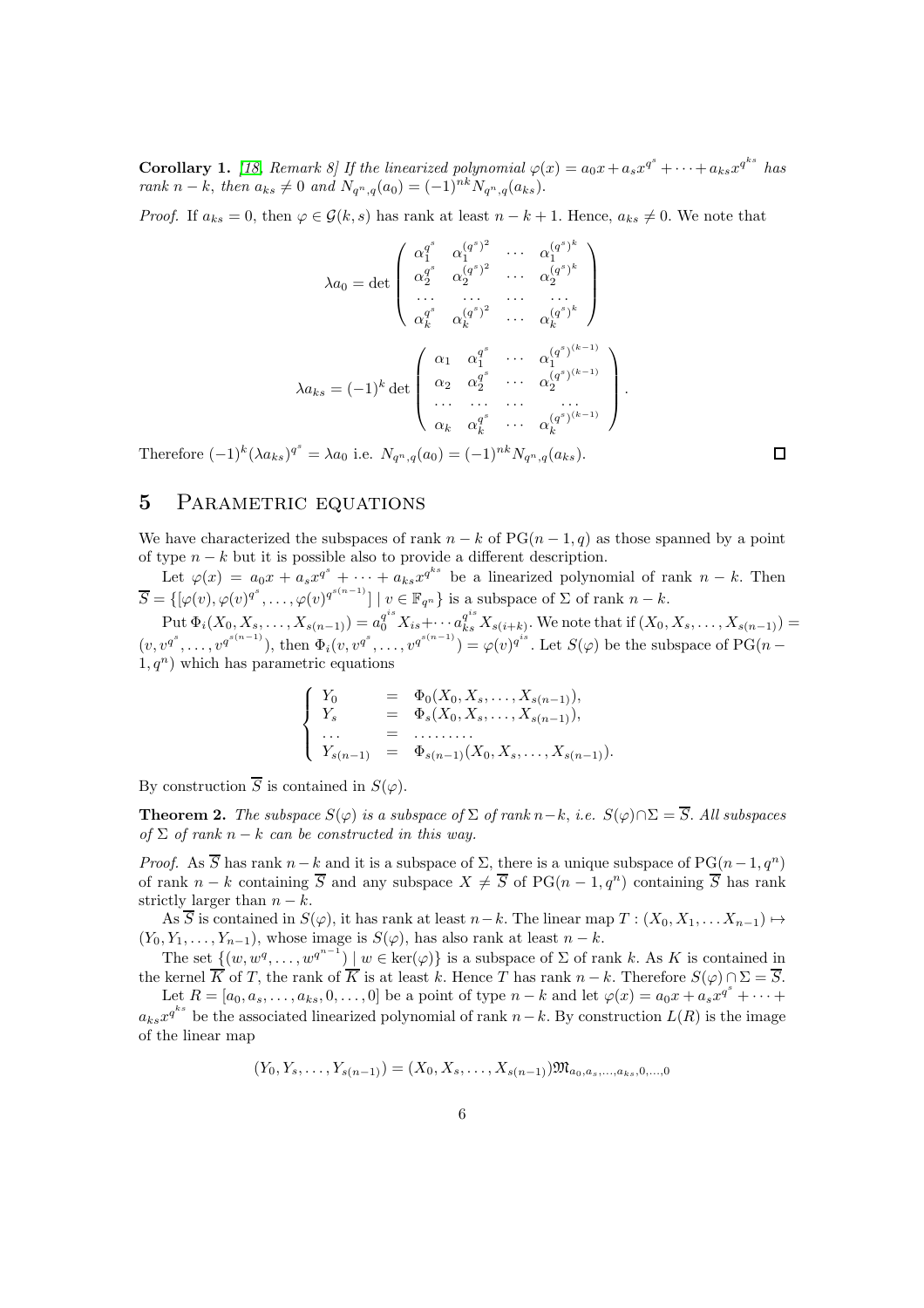and  $S(\hat{\varphi})$  is the image of the linear map

$$
(Y_0, Y_s, \ldots, Y_{s(n-1)}) = (X_0, X_s, \ldots, X_{s(n-1)}) \mathfrak{M}_{a_0, a_s, \ldots, a_{ks}, 0, \ldots, 0}
$$

Therefore,  $L(R) = S(\hat{\varphi})$ .

If S is a subspace of rank  $n-k$  of  $\Sigma$ , then there is a unique point  $R = [a_0, a_s, \ldots, a_{ks}, 0, \ldots, 0] \in$  $\Omega(G(k))$  of type  $n-k$ , such that  $S = L(R)$ . If  $\varphi(x) = a_0x + a_sx^{q^s} + \cdots + a_{ks}x^{q^{ks}}$ , then  $S = L(R) = S(\hat{\varphi}).$ 

By Theorem [1,](#page-4-0)  $\varphi(x)$  is a polynomial of rank  $n-k$  if and only if there exists an element  $\eta \neq 0$ of  $\mathbb{F}_{q^n}$  and there are k elements of  $\mathbb{F}_{q^n}$  linearly  $(\beta_1, \beta_2, \ldots, \beta_k)$  independent over  $\mathbb{F}_q$  such that

$$
\varphi(x) = \eta(G_{J_0}x - G_{J_s}x^{q^s} + \dots + (-1)^k G_{J_{sk}}x^{q^{sk}})
$$

where  $G_{J_{si}} = G_{J_{si}}(\beta_1, \beta_2, \dots, \beta_k)$ . By Theorem [2,](#page-5-0) any subspace of rank  $n - k$  is of type  $S(\varphi)$ .

**Theorem 3.** Suppose that  $\Lambda$  is a subspace of  $PG(n-1, q^n)$  of rank k of equations

$$
\sum_{i=0}^{n-1} a_{ji} X_{si} = 0 \quad (j = 1, 2, \dots, n-k)
$$

and let C the  $\mathbb{F}_{q^n}$  –linear code defined by  $\Lambda$ , i.e.  $\Lambda = \Omega(\mathcal{C})$ .

The rank metric code C is an  $\mathbb{F}_{q^n}$  –linear MRD-code if and only if for any polynomial

$$
\varphi(x) = \eta(G_{J_0}x - G_{J_s}x^{q^s} + \dots + (-1)^k G_{J_{sk}}x^{q^{sk}})
$$

of rank  $n - k$  the linear system

$$
\sum_{i=0}^{n-1} a_{ji} \Phi_{si}(X_0, X_s, \dots, X_{s(n-1)}) = 0 \quad (j = 1, 2, \dots, n-k)
$$

has no non-trivial solutions.

*Proof.* By definition, C is an MRD-code if and only if  $\Lambda \cap S(\varphi) = \emptyset$  for any polynomial

$$
\varphi(x) = \eta(G_{J_0}x - G_{J_s}x^{q^s} + \dots + (-1)^k G_{J_{sk}}x^{q^{sk}})
$$

of rank  $n - k$ .

### <span id="page-6-0"></span>References

- [1] D. Bartoli, M. Montanucci: Towards the full classification of exceptional scattered polynomials, To appear in J. Comb. Theory Series A.
- <span id="page-6-1"></span>[2] D. Bartoli, C. Zanella, F. Zullo: A new family of maximum scattered linear sets in  $PG(1, q^6)$ , Ars Mathematica Contemporanea, to appear
- <span id="page-6-4"></span><span id="page-6-2"></span>[3] W. Burau: *Mehrdimensionale projecktive und höhere Geometrie*, Berlin, 1961.
- <span id="page-6-3"></span>[4] B. Csajbók: Scalar q−subresultant and Dickson matrices, *J. Algebra* 547 (2020), 116-128.
- [5] B. Csajbók, G. Marino, O. Polverino, F. Zullo : Maximum scattered linear sets and MRD-codes, [arXiv:1701.06831](http://arxiv.org/abs/1701.06831) [math].

 $\Box$